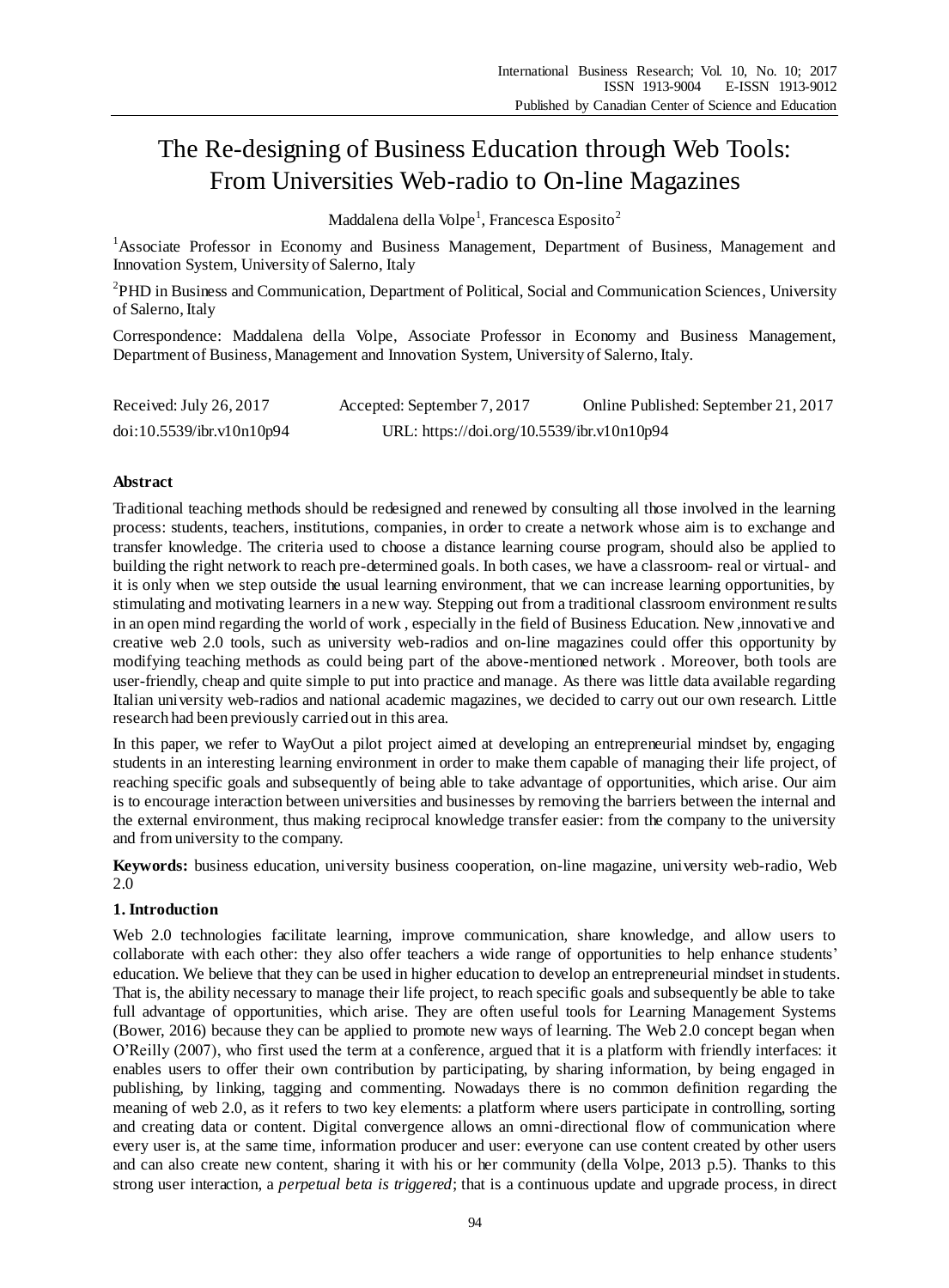relation to prompt feedback from users. Tools, such as blogs, social networks, magazines, offer low technological barriers so that everyone can create and publish freeform contents. Companies pay great attention to web 2.0 tools as they stimulate collaboration, innovation, creativity and knowledge sharing resulting in a competitive advantage. They are cheap, attractive, and very useful for advertising campaigns, for communicating and for building or strengthening their corporate reputation without onerous investment. These tools are most commonly employed in the fields of Marketing, Communication and E-Commerce. We believe universities should make similar use of them, in order to engage students and teachers in a new relationship, where learning is a shared goal, which can be achieved, through online participation by users who contribute and shape new content.

In the second paragraph, we discuss already published papers in favour of web 2.0 tools as a teaching aide in higher education. We focus particularly on university web-radios and on-line magazines within the University Business Cooperation (UBC). In the third paragraph, we examine international data about the tools considered and we discuss our findings related to web-radios and on-line magazines in Italian universities. The fourth paragraph is dedicated to a pilot project, called WayOut, where we put these tools into practice to enhance an entrepreneurial mindset in students. Finally, we observe how traditional teaching activities could be redesigned by creative and innovative tools.

## **2. Literature Framework**

In this paragraph, we look at published papers regarding web 2.0 tools in higher education particularly papers which explore the relationship between universities and their partners, involved in building a network to achieve the third mission. We refer to Entrepreneurial University (EU) literature, which looks at how UBC .Web 2.0 tools could facilitate dialogue between students and teachers, by developing new inquiries, prompting social feedback and building. a learning network (Boyd, 2007). In other words, they are a great opportunity for higher education. However, it is not enough only to add social networks to a university website: in this way, web 2.0 technologies are undervalued. Universities need to discover and develop their potential regarding teaching, learning and communication.

Let us use blogs, as an example, Bower (2016) specifies that they are a chronological posting of information on the Web, which could be used to create an e-portfolio for a course (p.773). Generally, higher education places more importance on tools based on collaborative experience, such as blogs, forum, wiki, etc., while tools based on an exchange of information are not recognised as having a strong impact on learning. So, by developing new simple, useful applications we can redesign education both in its traditional learning environment (classroom) as well as in its virtual one (web platform).

Within an educational context, web 2.0 tools provide new paths to implement the learning experience, where the student is a user who cooperates in defining the content. That is why it is important to integrate them in traditional and formal learning activities such as in an e-learning environment to improve results and to take advantage of new technologies. Learning by means of web 2.0 tools is focused on the personalization of experience and on engagement. Web 2.0 tools have great potential, even if it there is some institutional resistance to change, improvisation and unplanned learning (Jenkins, 2006; Downes, 2005; De Pablos 2007; Conde et al., 2014). Universities can exploit web 2.0 tools in accordance with their renewed three missions, which require the rethinking of strategies in order to reach their goals in the competitive, contemporary education market.

A survey carried out by Bennett et al. (2012) proved that implementing web 2.0 tools was positive for the development of student skills as well as, improving key values such as collaboration and user generated content, while blog creation was an indicator of knowledge sharing capability. Levine and Sun (2002) point out that the internet shapes three different forms of universities: brick, click and brick-click. The first one is based on campus, the second one includes on-line learning, distance learning, i.e. a mobile university, the third one is a *mixed* form (Kulakli and Mahony, 2014): from a university perspective and strategy, it shows the visibility of social media tools on university home pages. However, we can observe worldwide that universities do not consider the use of social media important here –use of media like ITunes, RSS, Flickr, blog, LinkedIn, Foursquare, Google+, Stumbleupon, iPhone App (in decreasing order) is low- while Twitter, Facebook and YouTube are the most popular in the top 50 universities in the world. This means, in our opinion, that there is still considerable research to be carried out in the use of social media in education. We feel this lack of research results in beneficial educational advantages being lost (see Table 1). However, an increasing interest regarding the implementation of these tools does help university communication.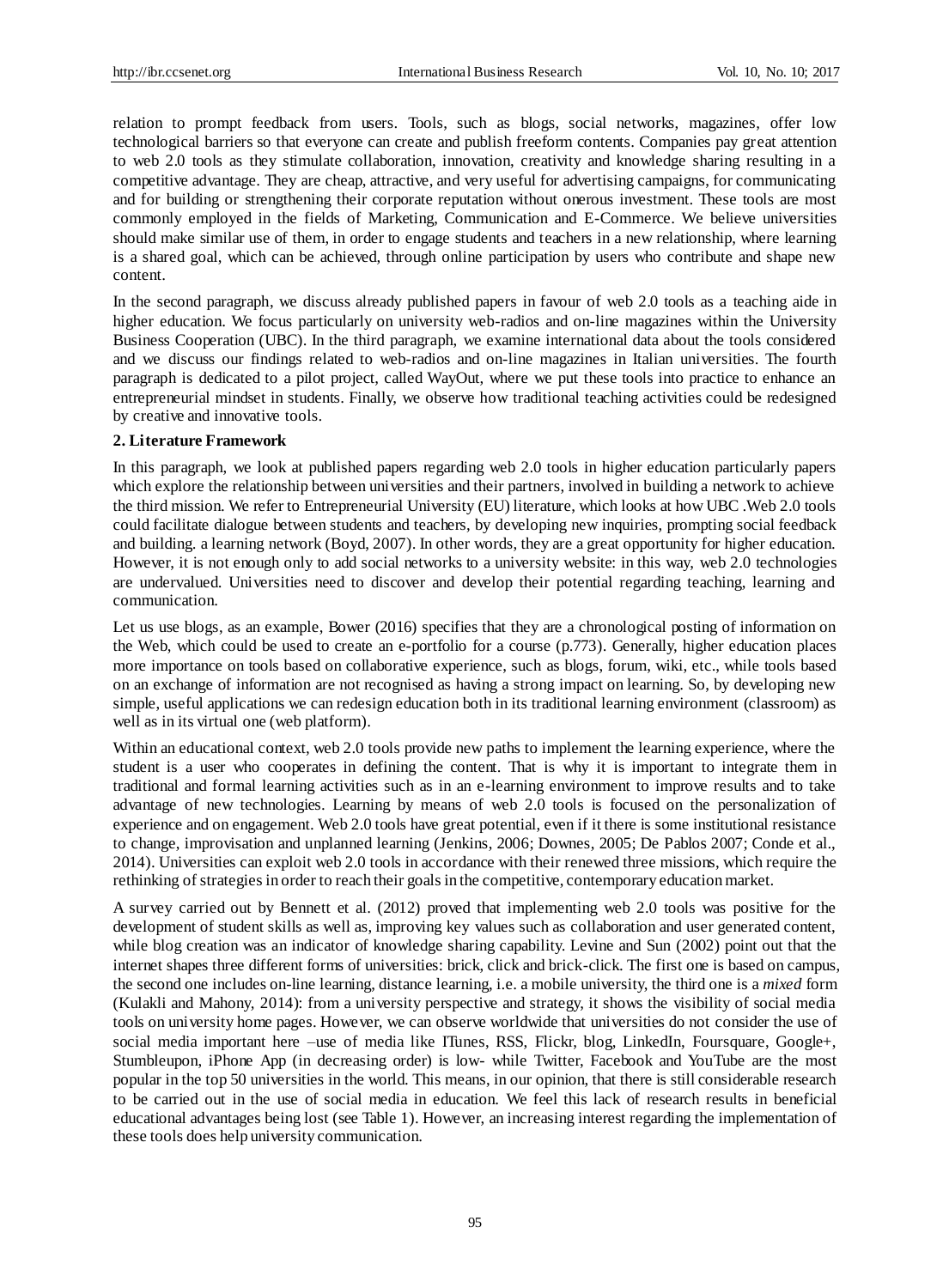| <b>Institutions Rank</b> | Facebook | witter | Blog           | <b>RSS</b>         | inkedIn | iTunes | $\alpha$ Tube  | Foursquare | Google | Stumbleup | iPhone App | Flickr |
|--------------------------|----------|--------|----------------|--------------------|---------|--------|----------------|------------|--------|-----------|------------|--------|
| Top 50 World             | 41       | 42     | 4              | 15                 | 3       | 16     | 30             | 6          | 3      |           |            |        |
|                          | 82%      | 84%    | $8\%$          | 30%                |         |        | 6% 32% 60% 12% |            | 6%     | $2\%$     |            | 2% 14% |
| Top 50 UK                | 40       | 41     | $\overline{2}$ | 12                 |         | 8      | 33             | 3          | 3      | 2         |            | 13     |
|                          | 80%      | 82%    |                | 4\% 24\% 14\% 16\% |         |        | 66%            | 6%         | 6%     | 4%        |            | 2% 26% |

## Table 1. The visibility of social media tools in university home page

Source: Kulakli and Mahony (2014), page 652.

Tapscott and Williams (2010) highlight the collaborative aspect of the knowledge production process, which requires significant change in the current university structure. Their theory is based on an open approach. They designed the Global Network for Higher Learning, a model in five steps for creating and sharing knowledge in teaching and in learning at university. They also point out the benefits of web 2.0 tools: students' motivation and learning, a softening of learning borders, more interdisciplinary support, the development of multitasking skills, for example.

Referring to EU published papers, we considered, first of all, the most famous author in this field and relative successive developments. According to Etzkowitz (1983; 2002), the Triple Helix is based on university-industry-government relationships which represent a spiral model of cooperation, where every subject plays a central role within a common network in order to enhance innovation in a knowledge-based society and by contributing in this way obtains the greatest possible benefit from the relationship. This concept evolves into the Quadruple Helix model where Carayannis and Campbell (2009) added a helix, which has been defined more 'public. 'Public', includes the "media-based and culture-based public" as well as "civil society". It is associated with new aspects such as media, creative industries, values, lifestyle, art, creativity, culture and particularly innovation culture. In this advanced system, communities play a central role: by applying knowledge, they become an innovation engine. This concept underlines a new aspect of knowledge environment: creativity.

Finally, the Quintuple Helix model introduces a fifth helix: the natural environment. It is considered "as a framework for trans-disciplinary (and interdisciplinary) analysis of sustainable development and social ecology" (Carayannis &Campbell, 2010 p.62). The traditional role of university research, based on a linear innovation model, has been replaced by interdisciplinary research. Subsequent different ways of innovation and knowledge have evolved together, (being growth factors for societies and economies), by paying attention to new values: creativity, environment, and sustainability. The path is aimed at a system of cooperation and knowledge, which involves natural and social sciences as well as the humanities. The natural environment, society and democracy are pillars for the economy and its sustainable development. (Carayannis et al. 2012). Wissema (2009) traces the historic development of universities and at the same time, explores technology-based companies, start-up techno-starters and financiers as partners of the Third Generation University. The author points out the new role of the university as an incubator of new science and technology-based enterprises, as well as being an active player in the know-how exploitation: a third university aim. In entrepreneurial education, universities play a central role, too. Narayanan (2010) highlights the importance of internships within the UBC. They are a bridge leading to the world of work and "a two-way knowledge transfer" process. In fact, a company produces knowledge just like a university and a student, during his/her internship, transfers new and innovative knowledge to organizations. Then, when the student goes back to university, he can transfer his/her enriched knowledge to his/her university.

It was at the University of Cincinnati in 1906 when the concept of university being a mix of class hours and work experience was born. Herman Schneider (1872-1939), creator of the educational project, designed the program. Cooperative education (often shortened to *co-op*), based on the integration of internships within an academic educational course. This program has since been expanded widely in the US and Canada. Khan (2012) and Roper (2013), talking about future universities and of an educational system to be re-imagined, are referring to a university model founded on cooperative education, practical experience and internships, such as are on offer at Waterloo University in Canada, one of the most highly considered universities in the world for engineering. This university offers 24 months of curricular internships to their students. In a scenario characterized by a high level of technological innovation, learning by doing could represent a new frontier for universities.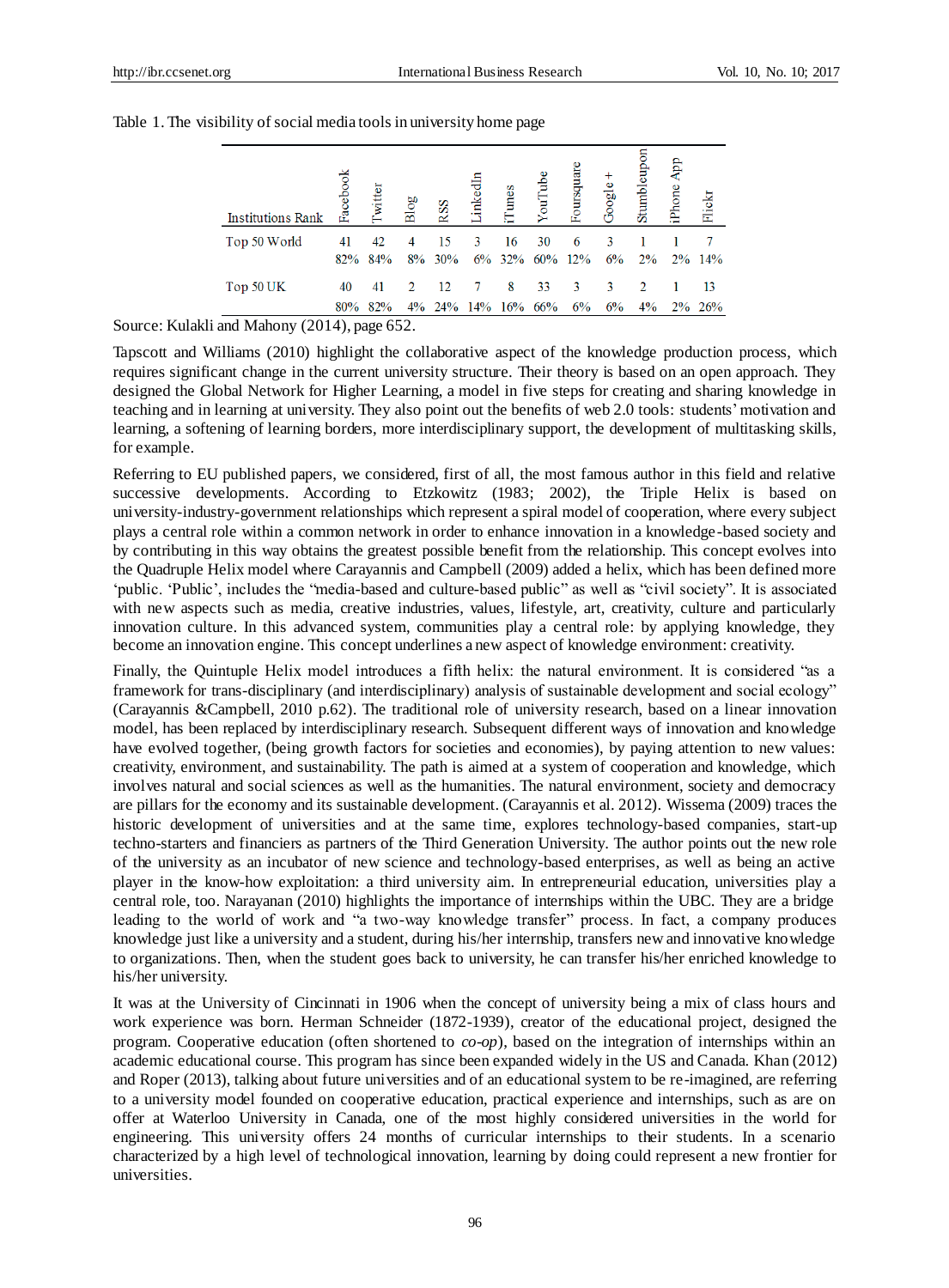From our consultation of published research, we have ascertained that dialogue and communication between teacher and student can change and enhance the learning process. . Let us now consider if web 2.0 tools could be useful in the same way, by changing the parties involved, by looking at dialogue and cooperation between university and the business world. New, innovative and creative web 2.0 tools, such as university web-radios and on-line magazines could offer this opportunity, by modifying the way of teaching and by becoming an integral part of the network already mentioned. They encourage the development of relationships through a new way of interaction giving students the opportunity to share ideas and to compare themselves to others. In some cases, they can start projects or activities with unexpected partners or even embark on a start-up or spin-off project. Moreover, both tools are user-friendly and engage students while being cheap, quite simple to manage and put into practice.

## **3. Web-radios and On Line Magazines through Data**

Radio is music: a talk show or an interview is only an interruption in the music flow. Web-radio is based on radio broadcast on the Internet and being on-line eradicates any geographical limits, so the amount of material a listener can be exposed to is potentially very high. That is the most important difference between traditional radio and web radio.

Recently the average age of young people who listen to the radio has increased from 14 to 24 years old and they listen on average to 182 minutes a day, thanks to the numerous devices they can use: smartphones, tablet as well as PCs (GfK Eurisko & Ipsos, 2015). Web-radio consumer listening grew all over the world thanks to streaming, which personalizes, what is available and offers on demand access. Radio has followed technological innovation better than any other medium: it is second only, to television and has a high audience share: 84%. Radio websites and streaming make easy listening. This rising, web radio audience share is prevalent in many countries. For example, in the US there were 176.5 million web-radio listeners in 2016, an increase of +29.2% from 2013. Famous streaming radios such as Pandora or Spotify have contributed to this growth. A similar increase has also been seen in the UK. Live radio is listened to by 90% of the British population. Young people, from 15-24 years of age, spend more time streaming than downloading (della Volpe & Esposito, 2017).

As there was very little national data regarding the presence and use of web radio in Italian universities, in 2016 we carried out a census: only 48% of universities had a web-radio and only a minority considered the entrepreneurial and innovative aspect of web radio in their programs. As for geographical area, we found that 43% of universities in Northern Italy had a web radio. This was in keeping with the higher social, economic and innovative development in this area. We only looked at official, institutional web-radios, managed by the university boards and excluded independent web radios, created and managed by students. We analysed the content of the broadcasting schedule and we observed that there is an increase in the number of planned programs planned regarding innovation and entrepreneurship. .In this way, the relationship between University, Industry, Institutions and Citizens is encouraged and strengthened.

At this point, we considered the other tool we were focusing on: on-line magazines. An on-line magazine is defined as a magazine, which is published on the Internet. Historically, on-line magazines are the forerunners of print magazines, sometimes called "webzines". The term "ezine" or "e-zine" is a specialised word, which refers to small magazines or newsletters distributed by e-mail or other electronic modes. On-line magazines have a lot in common with blogs and on-line newspapers: their distinguishing feature is related to their approach regarding editorial control. Generally, magazines have editors or editorial boards to assure quality, publishers' expectations and readers. On-line magazines represent an interesting and unexplored field for academics, scientists and industries.

A lack of data regarding on-line magazines could be interpreted as a lack of scientific interest in this tool. Data was also lacking regarding university on line magazines, so we created a data bank of national academic on-line magazines We looked at name, university, language, authors, editorial staff, national or international in scope, purpose, contents, upgrading level, web usability, advertising space, target, social media, link to apps or other, websites. We identified average web usability by using the six most commonly used requirements; that are website navigability, waiting time, completeness of contents, comprehensibility of information, effective communication, graphic attractiveness. Web usability directly influences accessibility. According to Tim Berners-Lee (1997), *"The power of the Web is in its universality. Access by everyone regardless of disability is an essential aspect".*

The aim of the data set aim was to compare university on-line magazines and find out if, in some part, they looked at fostering an entrepreneurial mindset through their content .An entrepreneurial mindset can be developed through both knowledge and information provided by the web 2.0 tools described, but also by being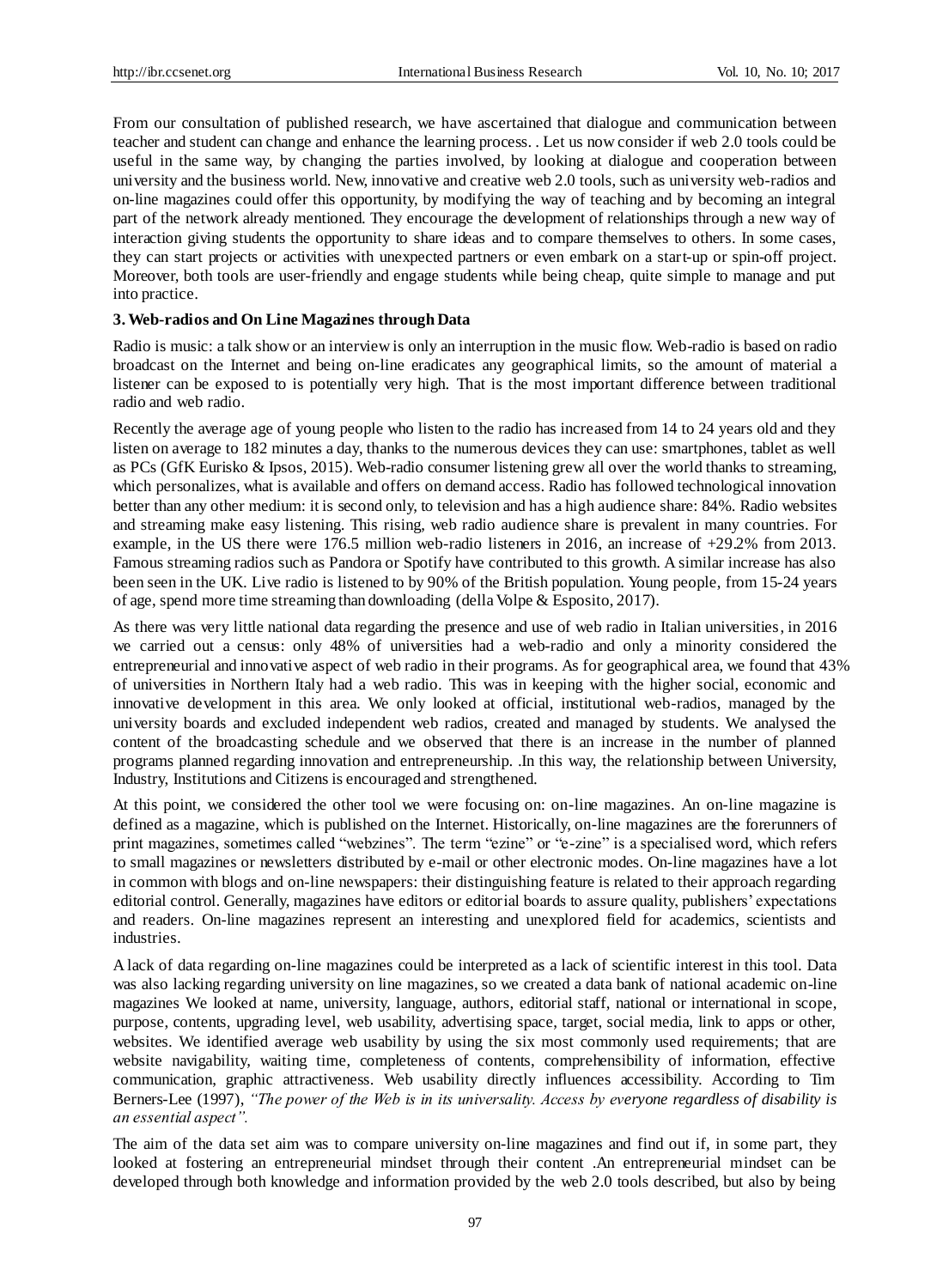directly involved in activities related to their realisation. A student could participate as an author or be involved at an organizational level, as an interviewer or as an editor, under the direction of a teacher or experts, for example. This would be real work experience for students: it could be in the form of an internship within the university.

In our survey, we observed that there are 97 Universities in Italy (www.cineca.it) and yet, we found only 29 had an institutional on-line magazine. Regarding their geographical position we found 13 on-line magazines (44.8%) in universities in Northern Italy, 7 (24.1%) in the Centre and 9 (31.1%) in South.

We found that all 29 magazines used Italian, only 6 (20.7%) added an English version, and only 2 (6.9%) of them added a Chinese one, while just 1(3.4%) had a French and a German version, too. The authors were not named in 14 cases (48.3%), while they were described as experts in 15cases (51.7%) and students in 2 (6.9%). The topics dealt with are national and international in 12 cases (41.4%), while exclusively national topics prevail in 17 cases (58.6%). For all magazines, the main purpose is information.

Regarding the contents section, we noted that 19 (65.5%) of university magazines have an *Events* section, followed by *Innovation and Research,* devoted to the dissemination of purely scientific news in 17 (58.6%) magazines. Moreover, in 13 cases (44.8) there is a section dedicated to *University*, in 12 (41.4%) one dedicated to *Culture and Society*, regarding books and concerts, and 11 (38%) dedicated to the more general *News*. Only 6 (20.7%) magazines are in possession of an *Opinions* section, which includes students' experiences of university life and experiences of extra-university activities. While, 5 magazines (17.2%) present a section devoted specifically to *Warnings* and 4 (13.8%) to *Opportunities for Students* and *Sport*, only 2 (6.9%) are interested in *Relations with the Territory* and 2 (6.9%) in *Relations with Businesses*. Only 1 (3.4%) magazine devotes a section to *Weather* and *School*; another one (3.44%) does not explicitly state the content which is therefore generic .Generally, all contents are regularly upgraded: at least once a week.

The ease with which the Web can be used is ranked in 3 classes: low, medium and high .We found low usability in 8 (27.6%) magazines, and medium in 21 (72.4%). Editorial staff went from 1 to 5 people in 3 (10.3%) cases; from 6 to 10 in 2(6.9%) cases; over 11 in 6 (20.7%) cases. In 18 (62.1%) cases, there was no information available regarding staff numbers. Only 1 magazine had advertising space.

As for the use of social media, we identified a direct link to Facebook in 24 (82.7%) magazines, Twitter in 22 (75.9%), YouTube in 18 (62%), LinkedIn in 16 (55.2%), Instagram in 12 (41.4%), Google Plus in 10 (34.5%). Moreover, we also identified a low percentage of other social media such as Flicker in 4 (13.8%) magazines, iTunes in 2 (6.8%), Vimeo and WhatsApp in 1 (3.4%). The target user group was often declared, except in 1 case. In all the magazines, the content was aimed at students. There were also magazines directed at teachers in 28  $(96.5%)$  at researchers in 9  $(31%)$ , at companies in 5  $(17.2%)$ , at citizens in 3  $(10.3%)$  and at academic administration staff in 1 (3.4%). Only in 1 case did we find a link to university apps or television channels although in 4 cases we did observe a link to the web-radio of the university in question. In 1 magazine a Google map was provided to identify the geographical location of the university in question; in another one we found a blog and in 4 cases, a newsletter.

#### **4. Web-radio and Improving Magazine in WayOut project**

Even if Italian university web-radios and on-line magazines are so undervalued by the academic world, we found they had been used in a project, called WayOut, carried out from 2012 to 2015 at Suor Orsola Benincasa University of Naples, in Southern Italy. The project was funded to develop new services and was focused on enhancing an entrepreneurial mindset in students from different faculties, utilising web 2.0 tools within the UBC.

Our premise was to recognise the central role played by the internship experience in the learning process as we considered it an opportunity to shape new skills for students, in an attempt to expand traditional learning aa well as to renew cooperation between the different parties involved in a new way. Here, the student is the bearer of new knowledge not only for university but also for a company or institution. This bridge between university and world of work can be strengthened and made more incisive and efficient thanks to web 2.0 tools. In this way, our path was built by means of university web-radios and on-line magazines.

The aim of this project was to create an engaging and interesting learning environment, in an informal, creative, stimulating way in order to encourage interaction between the different parties involved. At the same time, we aimed to shape individual students to be their own personal entrepreneur so as to be able to take full advantage of opportunities which arise in accordance with their aspirations and ambitions regarding future careers.

In order to achieve this, we designed a radio show, which was broadcast once a week for one hour, for the whole academic year. We held live interviews in the studio or on the telephone, with staff from government, companies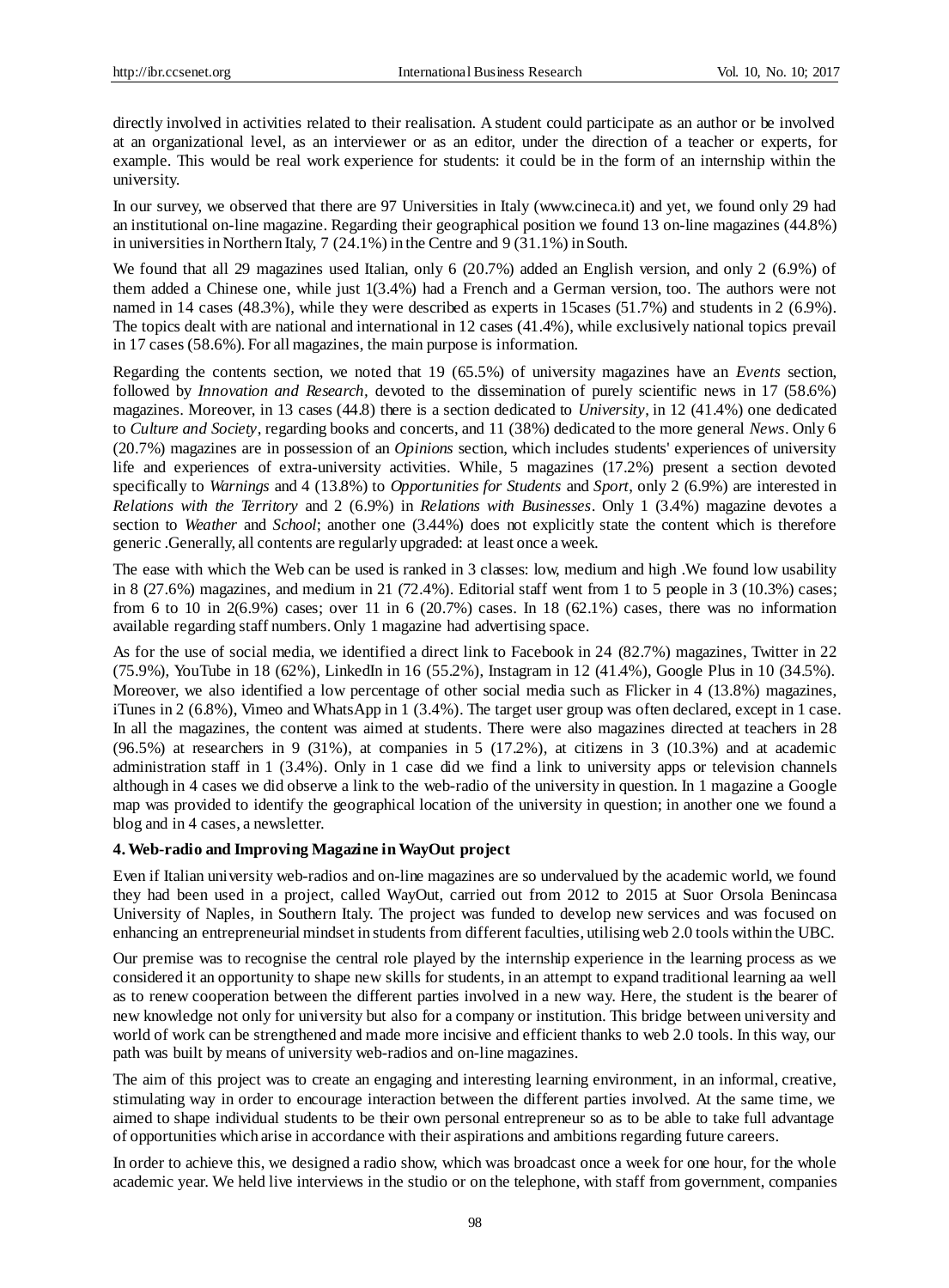(managers, CEOs, start-uppers, incubators, funders) as well as with students and teachers. Each show had one guest, one teacher, two students, and the interviewer of course. The issues discussed were geared to explore the business world, new products, new organizational methods, successful and failed start-ups, new funding, sustainability, innovation, up-coming events in the city or nationwide as well as comments about recently published articles. The studio atmosphere during these interviews was very relaxed and resulted in common interests between the different parties involved coming to light. In practically every interview, new friendships were forged and old ones rekindled. Audience numbers were high; about 500 listeners a day..

Many agreements for internships were planned during the project. We started with 912 agreements in 2011 but, by 2012, this number was increasing year by year: in 2015 we had 1.321 agreements, confirmation of this positive trend (della Volpe & Esposito, 2017). In the same period, we designed an on-line magazine, called' Improving Magazine', with its blog focused on the topic of internship which was considered a path to strengthen dialogue and collaboration between universities -, particularly students - industry and government. The home page was dedicated to the introduction of the parties involved and the aims of the magazine. This was followed by sections for news, companies, students, events, stories, suggestions, research and publications, and a list of contacts. naturally. In the news area, internships offered by companies or institutions were published. We previewed a list of partnerships. In the companies' section, we published the profiles of individual companies, based on our agreements with them. As well as a summary of the company's history, we inserted interviews by managers or by other managerial staff, internship offers and the requisites necessary to become a successful candidate. Moreover, there was an information box where students could express their opinions about the internships. For example, they discussed the duration of the internship, the choice of going abroad on an internship, the quality and difficulties of an internship, the desire to continue the internship experience, as well as the possibility of being paid while undertaking an internship.

In the students' section, companies and institutions could find students' profiles, their academic and personal histories and work experience in the business world after their graduation. .In the events section we listed meetings, workshops, conferences promoted by associations, private citizens and the business or university world. We collected reports on them, descriptions, press releases, pictures and videos. In the section, "Tell us your story" students could discuss their experiences, their feelings, the skills they had improved, and their first impact with the work of world. There was also a section for suggestions deemed useful to deal with organizations, to write a CV or a presentation letter and to do a good job interview. Finally, in the research and publication section, we published scientific papers, reports, surveys about UBC and higher education. Every section included comments under the posts, in order to generate conversations and interaction among readers..

Then in 2015, students who had participated in a Communication Lab, were involved in getting the magazine ready for publication. They made new videos, took pictures, did interviews and wrote summaries of scientific papers regarding internships or other related issues, such as start-ups, innovation, learning and. entrepreneurship .At each step of building implementing or improving the magazine, the students had a central role: they were constantly directed by a teacher but worked autonomously in a team.

A similar strategy was adopted on the web-radio: students filled all the positions, such as editor, speaker, broadcast technicians etc.: before starting, they attended a 20 hours Lab and then they were selected for their internship at the university web-radio, they were answerable to the artistic director, the only staff member who was not a student. The magazine was directly connected to web-radio activities. Every 'WayOut' radio show became a podcast, which could be downloaded from the magazine and therefore could be listened to on different devices thus increasing user numbers also regarding similar topics by taking advantage of the network, which would shortly be available.

## **5. Conclusions**

We have ascertained that relationships between the different parties involved in EU building are encouraged through the use of web 2.0 tools, such as university web-radios and on-line magazines. . These tools are a way to strengthen partnerships, as well as a way to encourage the different parties to be actively involved in the process; they also stimulate creativity, passion and sharing. We found that active involvement accelerated the learning process for universities, industries, government and citizens alike. These tools helped us to build a network where the participants all have a common aim, be it temporary or permanent. Within the network, new participants can join or others can leave: it is a very dynamic context.

Traditional activities are renewed and redesigned by new tools. As we have verified, internships are beneficial to both the world of work and the world of academia. They help, produce highly qualified, motivated students by eliminating the barriers which exist between academia and business. Their different languages different scientific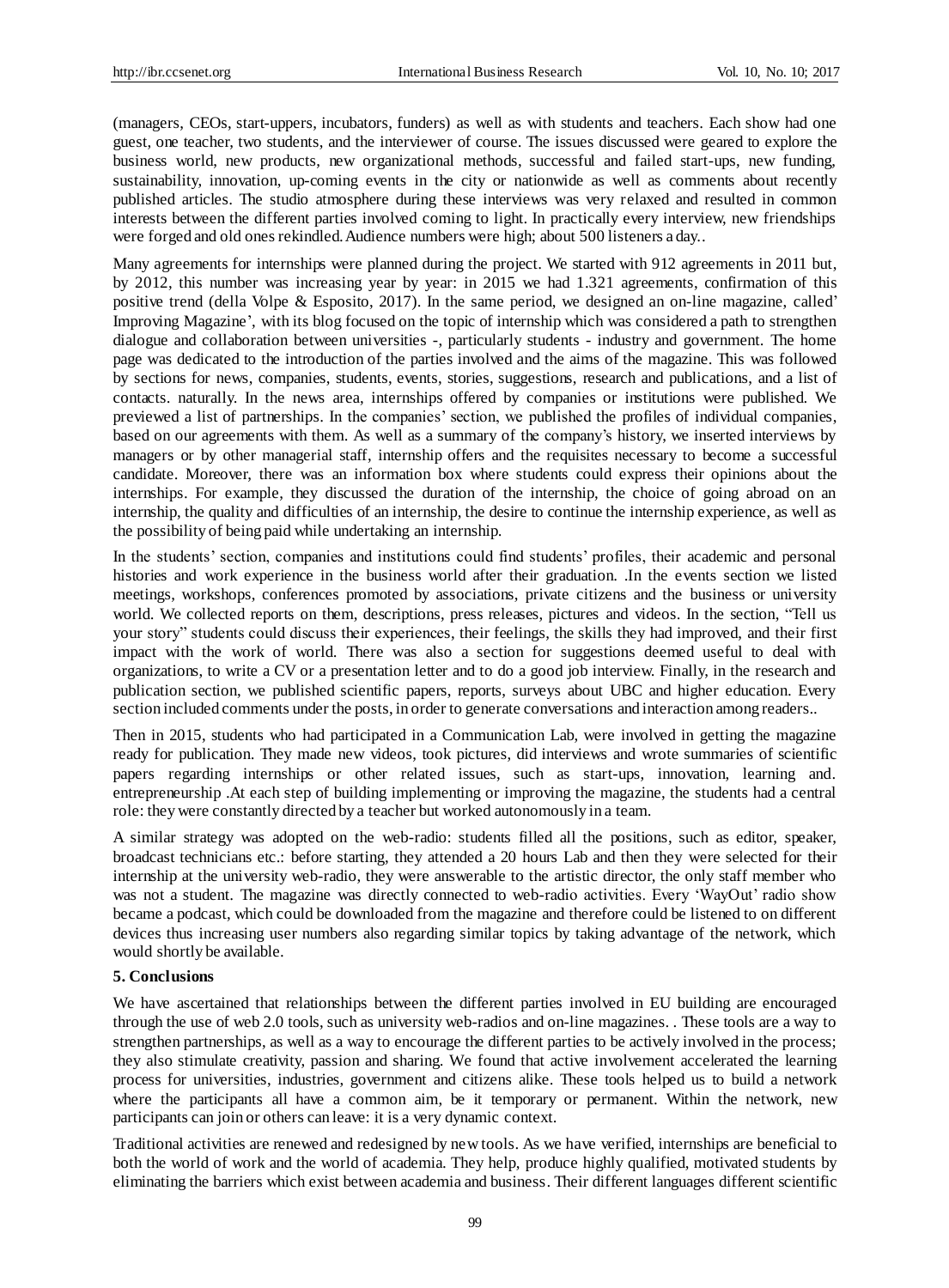and practical ways of working and studying, have the opportunity to find common ground where they can compare their two different worlds. They also present the opportunity to develop new knowledge.

A lack of data in this field meant the only result we could verify was that the number of internships is rising. Therefore, we suggest that the next Social Network Analysis, or other selected analysis, could be used to provide solid examples to observe the network in question or, alternatively, to identify which students' skills were improved.

Traditional teaching methods should be redesigned and renewed by consulting all those involved in the learning process: students, teachers, institutions, companies etc. in order to create a network whose aim is to exchange and transfer knowledge. The criteria used to choose a distance learning course program, should also be applied to building the right network to reach predetermined goals. In both cases, we have a classroom - real or virtual- and it is only when we step outside the usual learning environment, that we can increase learning opportunities, by stimulating and motivating learners in a new way. Stepping out of the traditional classroom environment results in an open mind regarding the world of work, especially in the field of Business Education. Finally, it should be underlined that all those who have been involved in the network have gained professionally from the experience,

Finally, we have not to forget that a good, positive reputation occur to all players involved in the network considered.

### **References**

- Bennett, S., Bishop, A., Barney Dalgarno, B., Waycott, J., & Kennedy, G. (2012). Implementing Web 2.0 technologies in Higher Education: A collective case study. *Computers & Education*, *59,* 524-534. https://doi.org/10.1016/j.compedu.2011.12.022
- Berners-Lee, T. (1997). *The power of the Web is in its universality. Access by everyone regardless of disability is an essential aspect,* Web Accessibility Initiative, W3C, WASHINGTON DC, USA.
- Bower, M. (2016). Deriving a typology of Web 2.0 learning technologies. *British Journal of Educational Technology*, *47*(4), 763-777. https://doi.org/10.1111/bjet.12344
- Boyd, D. (2007). The significance of social software. In T. N. B. J. Schmidt (Ed.), *BlogTalks reloaded: social software research & cases*, (pp. 15–30). Norderstedt: Books on Demand.
- Carayannis, E. G., & Campbell, D. F. (2009). 'Mode 3'and'Quadruple Helix': toward a 21st century fractal innovation ecosystem. *International journal of technology management, 46*(3-4), 201-234. https://doi.org/10.1504/IJTM.2009.023374
- Carayannis, E. G., & Campbell, D. F. J. (2010). Triple Helix, Quadruple Helix and Quintuple Helix and how do knowledge, innovation and the environment relate to each other? A proposed framework for a trans-disciplinary analysis of sustainable development and social ecology. *International Journal of Social Ecology and Sustainable Development*, *1*(1), 41-69. https://doi.org/10.4018/jsesd.2010010105
- Carayannis, E. G., Barth, T. D., &Campbell, D. F. J. (2012). The Quintuple Helix innovation model: global warming as a challenge and driver for innovation, *Journal of Innovation and Entrepreneurship*, *1*(1), 2. https://doi.org/10.1186/2192-5372-1-2
- Conde, M. Á., Garc ía-Peñalvo, F. J., Rodr íguez-Conde, M. J., Alier, M., Casany, M. J., & Piguillem, J. (2014) An evolving Learning Management System for new educational environments using 2.0 tools. *Interactive Learning Environments*, *22*(2), 188-204. https://doi.org/10.1080/10494820.2012.745433
- De Pablos Pons, J. (2007). El cambio metodológico en el Espacio Europeo de Educación Superior y el papel de las tecnologías de la información y la comunicación. *RIED. Revista Iberoamericana de Educación a Distancia*, *10*(2), 15-44.
- Della Volpe, M. (2013). *Imprese tra web 2.0 e big data*, Milano: Cedam.
- Della Volpe, M., & Esposito, F. (2017, June 9-11). *Universities web-radio: a web-based tool to improve industries, institutions and academic interaction*, Paper presented at the UIIN Conference 2017, Dublin, Ireland.
- Downes, S. (2005). E-learning 2.0. *E-learn magazine*, *10,* 1.
- Etzkowitz, H. (1983). Entrepreneurial Scientists and Entrepreneurial Universities in American Academic Science. *Minerva*, *21*(2-3), 198-233. https://doi.org/10.1007/BF01097964
- Etzkowitz, H. (2002). *The triple helix of university-industry-government: implications for policy and evaluation*.